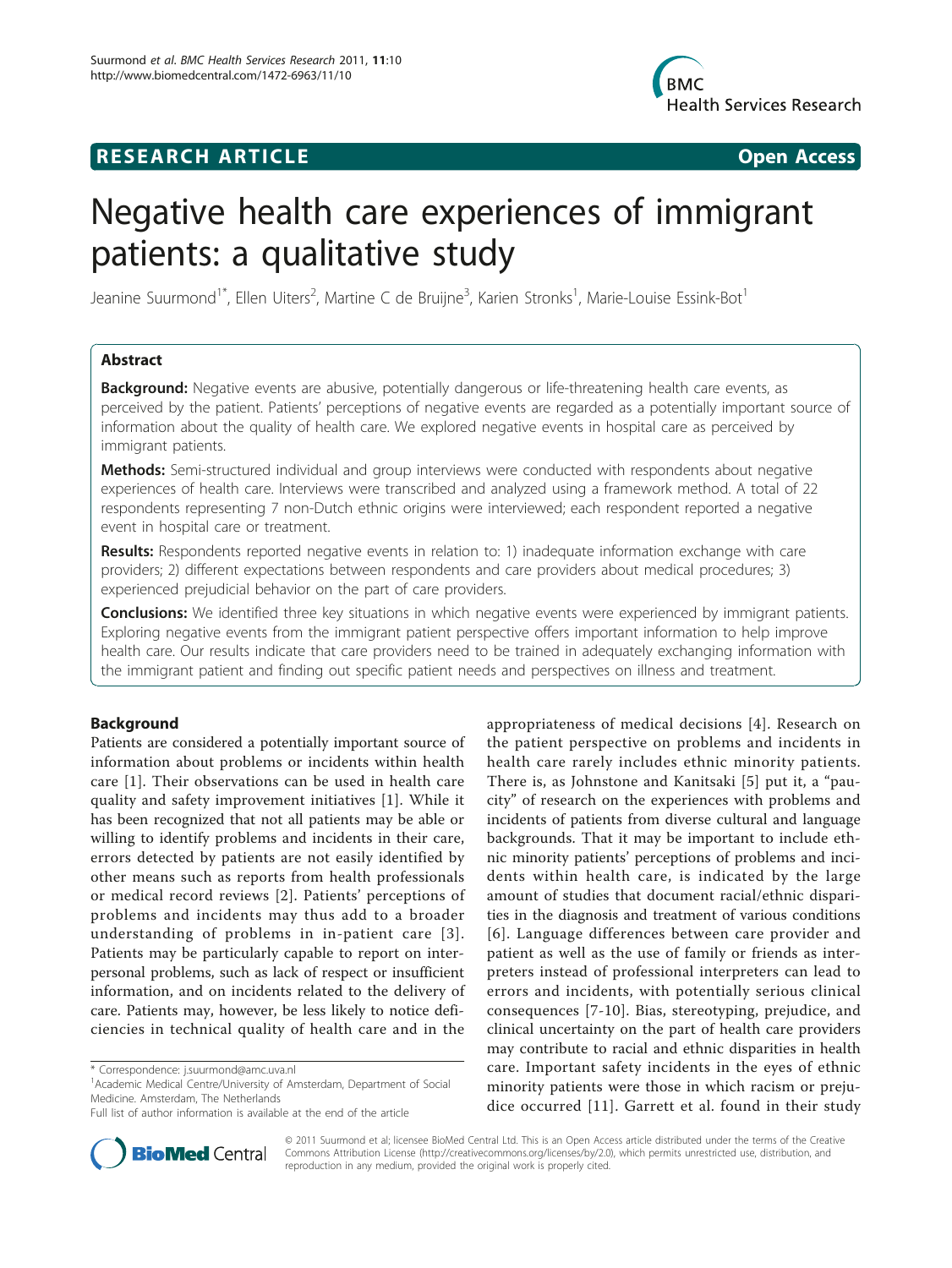that immigrant patients in the Emergency Department experienced negative events in relation to staff neglect, communication and language issues, as well as medication and diagnostic errors [\[12](#page-7-0)].

In order to get more insight in the situations in which patients have negative experiences with health care, we explored in this paper the perceptions of immigrant patients in hospital care and treatment. In contrast to other researchers' findings that patients reports are a reliable method to identify error and harm in medical practice [[1\]](#page-7-0), we believed that patient's perceptions of an event may not necessarily match the views of the care provider, and therefore cannot be termed as an adverse event, a patient safety incident or an error. We will use in this paper the term 'negative event' to refer to an abusive, potentially dangerous or life-threatening health care event, as perceived by the patient [[12\]](#page-7-0). We want to identify the specific situations in which immigrant patients perceived negative events in hospital care and treatment.

#### Methods

## Design

This qualitative study was conducted using semistructured interviews involving immigrant respondents. In the interview, they described a negative event from their own or friend/family member's experience. We used the critical incident technique, in which participants are asked to describe an event about a remarkable incident [[13](#page-7-0),[14](#page-7-0)]. This technique helps to obtain rich contextual information, as it uncovers tacit knowledge by allowing participants to describe what their thought processes and actions were during the specific event. In the present study, respondents were asked to recall a remarkable incident in which, in their perception, something occurred during their medical care or treatment that they had not expected, or that they found unusual or inappropriate.

#### Respondents

Respondents included a convenience sample of 22 immigrants living in the Netherlands. We first contacted by email our own network of health care providers previously established by our group for other research projects, and asked whether they knew anyone who had experienced anything unusual or inappropriate in their in-hospital medical care. Care providers either did not know such a respondent or the respondent they approached did not want to cooperate because, for example, the experience had been too painful. Our request finally resulted in one person: namely, the daughter of a male respondent who had experienced severe problems within the hospital, but who did not want to be interviewed personally because the memory

was too painful for him to talk about. We then approached by email about 20 contact persons in different local immigrant organizations. They were asked whether they knew anyone who had experienced anything unusual or inappropriate in their in-hospital medical care. Local immigrant organizations in the Netherlands are usually small, and they help their members with specific needs or problems. The chances were therefore high that the contact persons would know someone who had experiences with in-hospital care.

We received responses from a Chinese, a Portuguese, and two Spanish-speaking immigrant organizations. With their consent, we were able to approach two Chinese respondents, one Portuguese respondent, a respondent from Chili, and a respondent from the Dominican Republic, respectively, for an interview. In addition, we talked to a local organization that takes care of the elderly from different ethnic backgrounds. This resulted in two contact persons: An Italian contact person who approached one person, and also wanted to be interviewed himself; and a Turkish contact person who knew of a small Turkish group of women meeting every week to discuss all kinds of issues involving health and health care. The mediator of this group was approached and consented to a group interview. Before the group interview took place, all members present agreed to it.

As is common in the Netherlands, the respondent's ethnic origin was classified in terms of the person not having been born in the Netherlands, or having at least one parent not born in the Netherlands [\[15](#page-7-0)]. The interviewed respondents were of Turkish, Chinese, Italian, Dominican, Chilean, Portuguese, and Surinamese origin (additional file [1](#page-6-0) summarizes the respondents' characteristics). The majority of respondents had limited knowledge of the Dutch language, and most were middle-aged first-generation immigrants. Initially, there were 20 respondents, but two interpreters we used for the interviews (see next paragraph on data collection) also recalled a critical incident; the Turkish interpreter seemed to have felt safe in the group interviews to join the group discussion with her own experiences, and the Chinese interpreter recalled a critical incident involving somebody else who did not want to be interviewed because of the painful memories she still had about the event. Because of the richness of information regarding both critical incidents reported by the interpreters, it was decided to include these as well, which adds up to a total sample of 22 respondents who were interviewed.

#### Ethical considerations

According to Dutch law, medical ethical approval for this study was not required. Nevertheless, a considerable effort was made to adequately deal with ethical considerations: for example, the anonymity of the respondents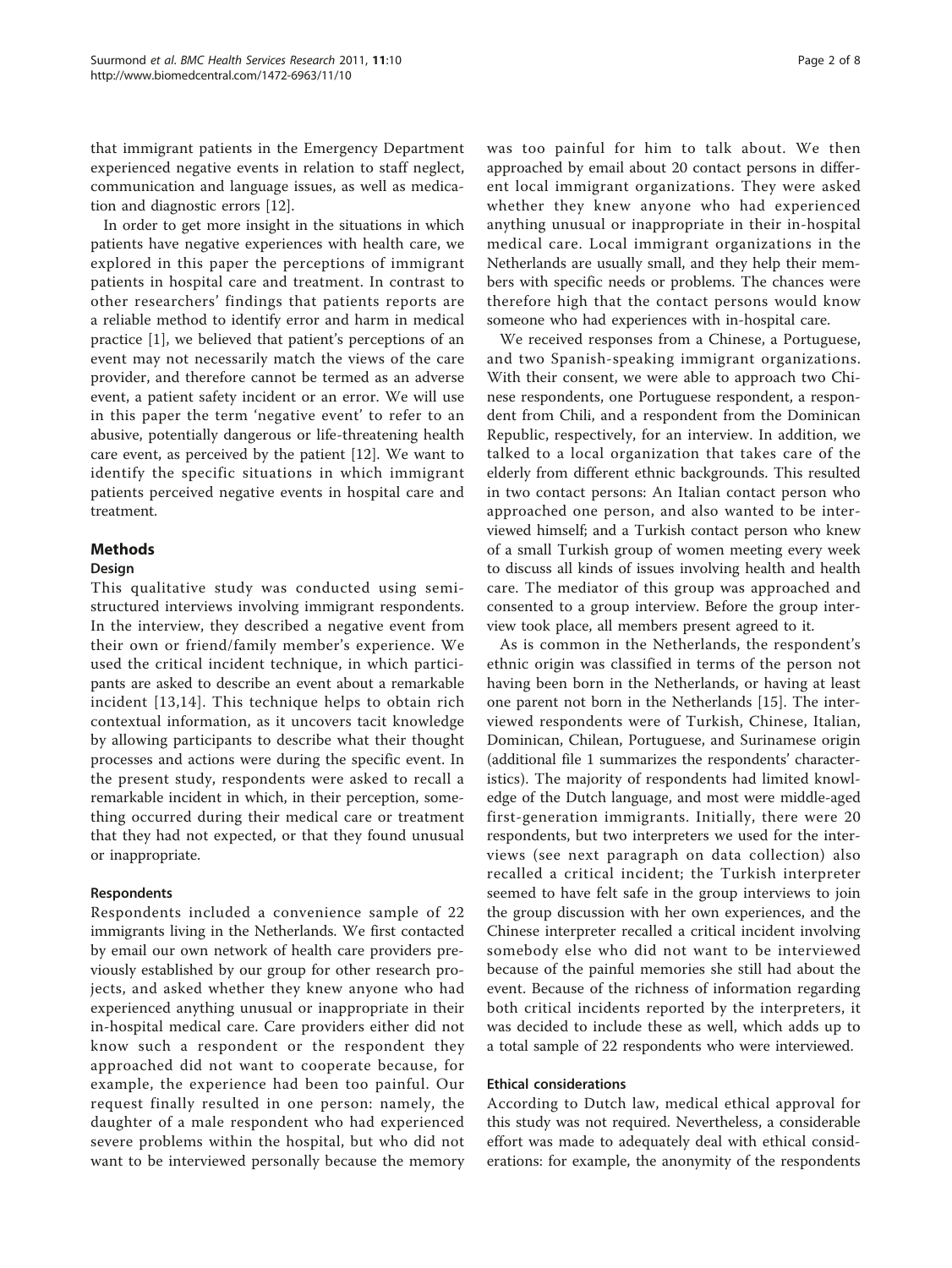and their data was guaranteed by the use of codes, and a priori informed consent was obtained from all study participants.

#### Data collection

Data were collected over a 4-month consecutive period in 2008-2009. We conducted 11 interviews in total (additional file [1](#page-6-0) summarizes the respondents' characteristics in combination with the interview method). Of the 22 respondents, nine were interviewed individually, and two group interviews were held with seven and six (all Turkish women) respondents, respectively. For the Chinese and Turkish interviews we used interpreters. The (both female) interpreters we used were the contact persons and knew the interviewees; we also felt they could create a safe atmosphere for the interview. As mentioned above, two interpreters also joined the interview with their experiences. Seven interviews were conducted in Dutch with individual participants, and 15 participants were interviewed via a Turkish (in the group interviews) or Chinese interpreter (in two individual interviews). The two interpreters told about experiences in Dutch. Interviews were conducted in a location preferred by the interviewees: for instance, at home or in a community centre. Three individual interviews were conducted by telephone at the request of the respondents. Another respondent requested that his daughter be interviewed because he found it too stressful to repeat what had occurred. We used different kinds of individual interviews, such as face-to-face or telephone, and one interview with a daughter of a respondent. Part of the data was collected by means of a 'natural group discussion', defined as a group interview with people who know each other already [[16\]](#page-7-0). We decided to use this combination of methods for four reasons. First, the group setting may generate a safer environment for discussing painful or precarious experiences than a face-toface interview with an unknown interviewer. Similarly, an interview by telephone at the request of the respondent as well as an interview with a daughter instead of the patient himself may have generated a safer environment to discuss difficult experiences. Second, the use of group interviews enabled us to consult with a wider range of individuals within the resource constraints of the project. Third, interviews with natural groups provided a pragmatic solution in regard to data collection, since many individuals were already part of pre-existing groups and were more likely to participate by way of these. Finally, we achieved triangulation of the method of data collection. This involved collecting data from different levels of persons, individuals, groups, and collectives with the aim of validating data through multiple perspectives on the phenomenon, in order to enhance credibility of the results [\[17](#page-7-0)].

All respondents were interviewed using a semi-structured list of six questions (see box 1). Interviews lasted from about 20 minutes (most of the telephone interviews) up to 2 hours (the group interviews), and were conducted by the first author (JS). Of the 9 individual interviews, 6 were face-to-face and tape-recorded, and 3 were telephone interviews during which notes were made. All interviews were subsequently transcribed verbatim by the first author (JS) and an assistant. Only the Dutch fragments were transcribed.

#### Data analysis

We used the framework method to analyze the transcribed interviews [\[18,19\]](#page-7-0). Framework analysis developed for applied qualitative research, takes a deductive approach informed by a priori reasoning and is more structured than other qualitative methods. This approach involves a systematic process of sifting, charting, and sorting material according to key issues and themes, and has five stages: familiarization with the data, identification of a thematic framework, indexing, charting, and mapping/interpreting. The first author executed all stages of the analysis. First the material was read and reviewed carefully. During this familiarization stage, an overview of the richness and diversity of the data was gained, and was started with the process of abstraction and conceptualization. While the data were reviewed, short notes were made about the range of responses to our questions, as well as about recurrent themes and issues that seemed to be important to respondents, for example language problems played a crucial for many of them. Once the material had been reviewed, the researcher identified in these notes key issues and themes according to which the data could be examined. This resulted in an initial thematic framework of several topics, such as felt language problems, feelings of care providers who behaved 'strange' in the eyes of respondents and feelings of prejudice. We constructed three major subject charts: 1) perceptions of the exchange of information between care provider and patient; 2) perceptions of care providers' perspectives on the patient's illness and treatment; and 3) experienced discrimination and prejudice on the part of care providers. In the next stage, the framework was systematically applied to the material, and all data were reread and annotated accordingly. Text passages were coded, grouped by code and then all passages with a particular code were re-read to identify subthemes. The coding was done manually by the first author, using a code book. Finally, on the basis of these charts, patterns and connections could be described through an iterative and comparative process of searching, reviewing, and comparing the data. To identify possible discrepancies, the first and last author repetitively discussed and continuously refined the analysis.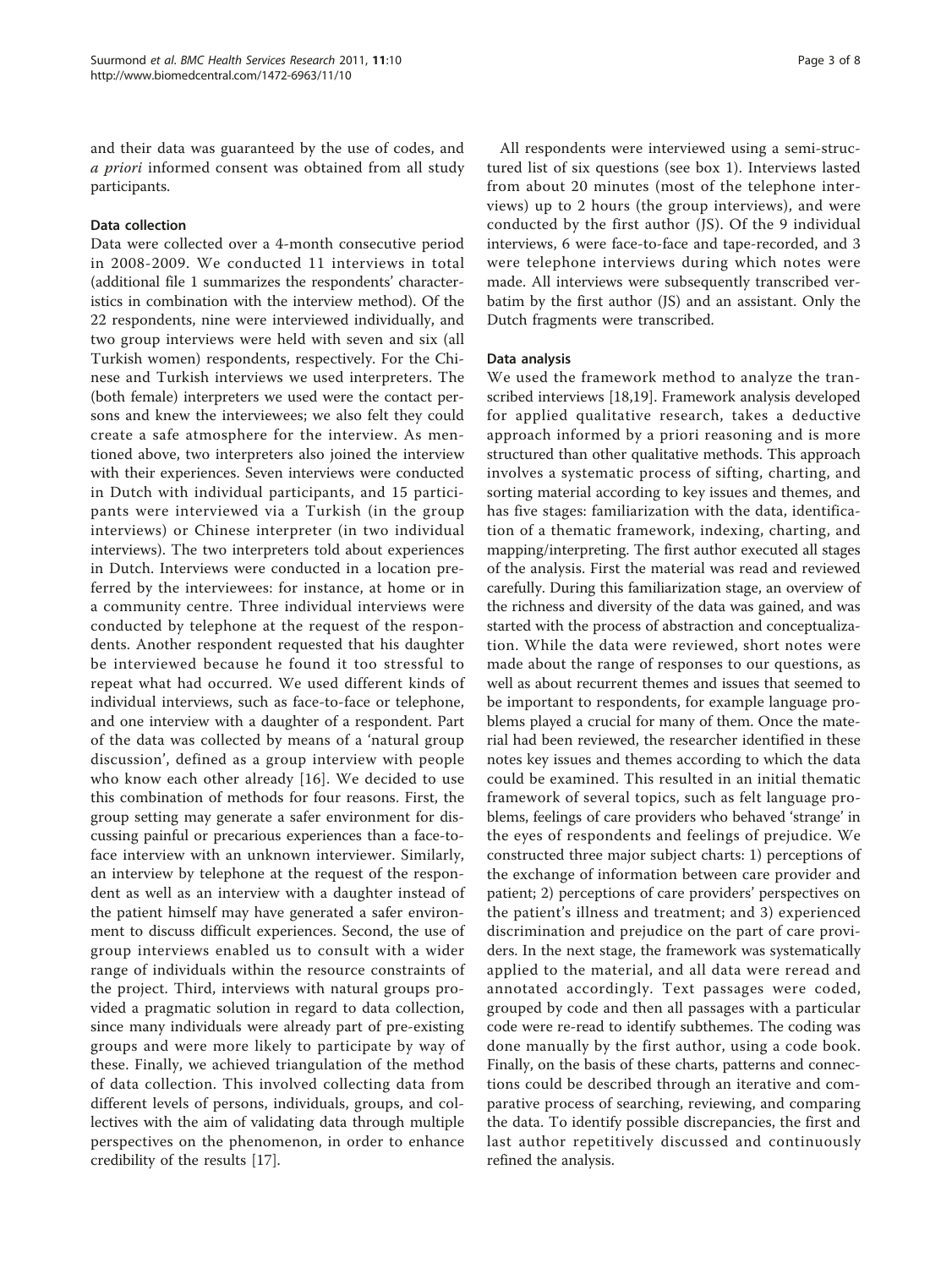#### Results

Three types of situations were identified in which respondents experienced negative events: 1) situations in which respondents felt that the exchange of information between themselves and the care provider was inadequate; 2) situations in which different expectations between respondents and care providers about medical procedures played a role; and 3) situations in which respondents felt mistreated because of the care provider' prejudicial behavior. These types of situations were not mutually exclusive, and some overlap occurred between them. The analysis did not imply any absolute differences between the types of situations, but merely described several possible conditions within the medical care and treatment. All negative events were categorized into one of the three types of situations; we choose for the most dominant pattern that followed from the analysis. This means that a respondent's description of a negative event was categorized into one dominant type of situation, because that was the dominant pattern, but some respondents also briefly described something that happened that could be categorized into one of the other types of situations.

#### Situation 1: Respondents felt that exchange of information was inadequate

Several respondents claimed they had not received sufficient information from the care provider about their medical condition. For example, a Dominican respondent who was in the gynecology ward for laparoscopic surgery on her uterus reported that she was unaware after the operation that an indwelling urethral stent had been put in place; this only became evident after the stent became infected and caused her severe pain (see additional file [2](#page-6-0), respondent 4). In addition, her bladder was accidentally perforated during laparoscopic surgery:

I don't speak Dutch well, and if you're in pain then it's easier to speak Spanish. The doctors thought something had happened, and they didn't tell me. There was a complication, and I wasn't told about it. And I had an indwelling stent I wasn't informed about. I'm still in pain now, and I have totally lost trust.

This respondent related the negative event explicitly to not being informed well. She explained this by referring to her bad Dutch proficiency. Several other respondents also experienced situations in which they were not informed by care providers about their medical condition. A Chinese respondent told that she was very surprised that after a hysterectomy only her uterus was removed and not the ovaries and the cervix, as she thought her doctor had explained to her.

Other respondents felt the information given by themselves to the care provider was not listened to or not understood. For example, a Chinese respondent scheduled for gynecological surgery to remove a leiomyoma asked her daughter to translate and inform the care providers that she could not undergo anesthesia without an examination because of an existing heart condition. On her way to the operating theatre she repeated this again to a nurse in her very limited Dutch, after which the operation was cancelled (see additional file [2,](#page-6-0) respondent 2). The patient elaborated on this, see the following excerpt:

## Interviewer: So actually it went wrong because of lack of communication?

Patient, through interpreter: Yes. On the one hand, the daughter of the woman communicated the information, but on the other hand, the care providers did not read the patient record. They did not pay attention. Hence, the woman does not think her care was taken seriously.

Interviewer: How could this be improved?

Patient through interpreter: Before an operation, care providers should read the patient record carefully and take into account the special conditions of the patients. Also, even though patients' children can come to the hospital to interpret, the woman would have preferred a formal interpreter.

This respondent felt that bad communication contributed to the negative event. She also felt that care providers had not read her patient record, nor 'take into account special conditions of patients', which led her believe that care providers did not take her care seriously. In contrast to the Dominican respondent (additional file [2](#page-6-0), respondent 4), this respondent believed that the incident was not caused by her failure to speak Dutch but by a shortcoming of the hospital. She suggested using formal interpreters instead of family members. In the Turkish group interviews, several respondents mentioned too that they would prefer a formal interpreter to a family member, because family members could inadvertently fail to correctly interpret the "medical" conversation with the care provider. For example, a Turkish respondent (additional file [2,](#page-6-0) respondent 16) who generally took her son as an interpreter when she went to the doctor stated:

If there are three things I only tell two. And the doctor says: "I understand you well". But how can he understand me if I have the idea that I can't explain myself well?

This respondent reflected that she was withholding information from the doctor when she took her son as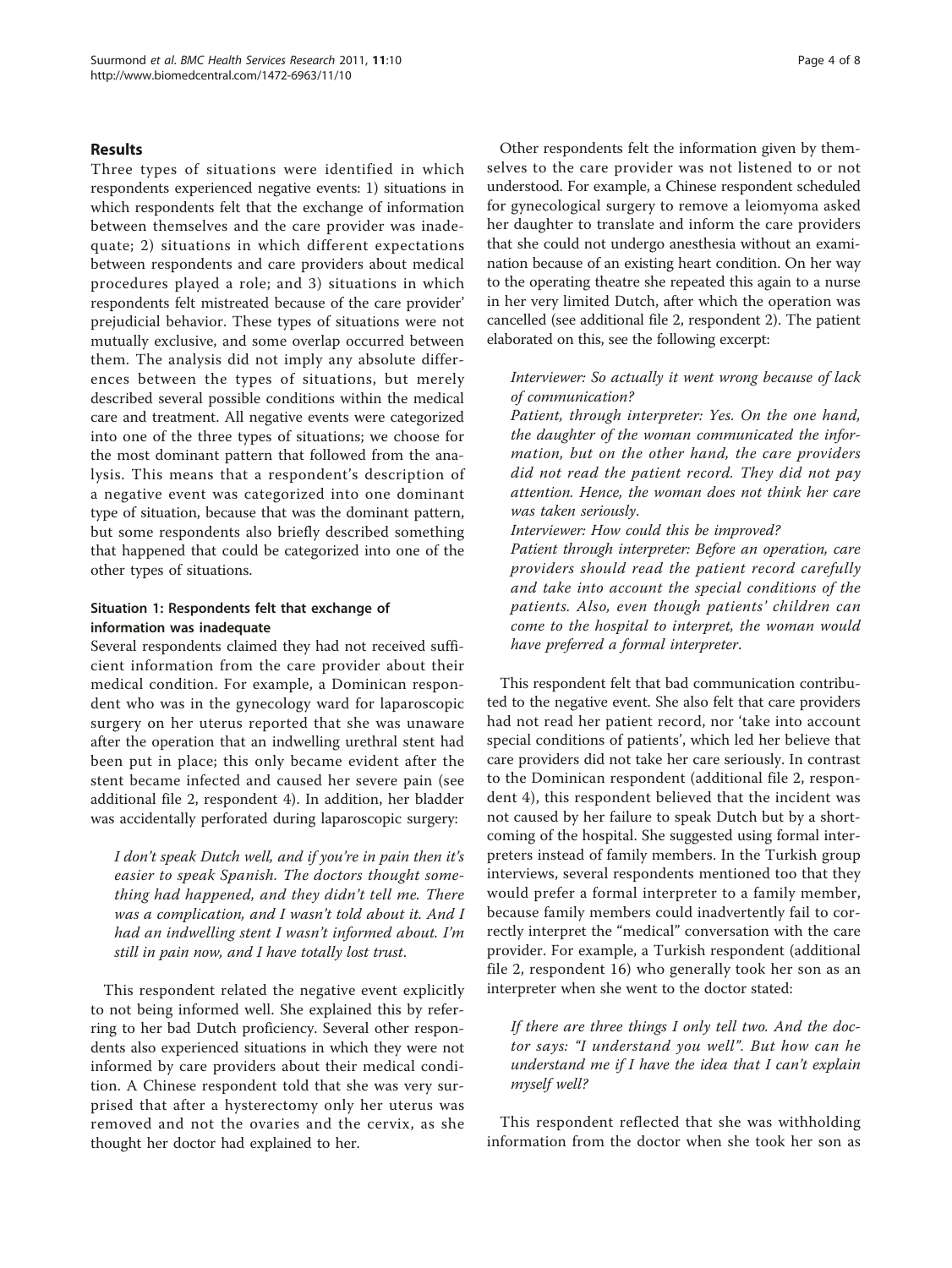an interpreter. However, she felt she was not taken seriously by the doctor because - in her eyes - he did not refer to the inadequate information exchange.

In summary, respondents who experienced a negative event in relation to inadequate exchange of information related this to language differences between themselves and the care provider. Whereas one respondent felt this was her fault, other respondents believed that it was related to the choice of interpreter. Interestingly, all patients felt themselves responsible for the interpretation of the consultation. No one knew that in the Netherlands this is the responsibility of the care provider (interpretation services are free for care providers and they only have to make a phone call to make a reservation). Because of the inadequate information exchange, respondents experienced mistrust in the care provider or felt that their medical care was not taken seriously.

## Situation 2: Respondents experienced a difference in expectations between themselves and care providers about medical procedures

In this type of situation, respondents experienced a difference in expectations between themselves and care providers about medical procedures. Respondents formulated this in terms of a care provider who did unexpected and/or illogical things. Either respondents believed that something was very wrong with their medical condition but the care provider did nothing; or respondents believed that the care provider offered treatment that the respondent thought was unnecessary. This situation was primarily expressed by participants of the Turkish interview groups, although other participants referred briefly to it as well. For example, a Turkish respondent (additional file [2,](#page-6-0) respondent 13) reported that she went to the emergency room because she felt extremely nauseous and thought she had eaten something poisonous. To her surprise, she had to wait 5 hours before she was seen by a doctor; in the meantime, she was extremely anxious because she felt the poison should be "taken out" as soon as possible.

Some respondents complained about seemingly small issues in the light of a severe medical complication: for example, the Dominican respondent whose bladder was accidentally perforated (additional file [2,](#page-6-0) respondent 4). The day after the operation, her treating physician went abroad to attend a conference. The respondent could not understand how her doctor could leave her after making a medical error; she felt abandoned.

Other respondents believed that a certain treatment was not necessary but to their surprise it was offered to them. For example, another Turkish respondent related that she was admitted to hospital with what she thought was food poisoning (additional file [2,](#page-6-0) respondent 12). To her astonishment, she underwent an operation and, at the time of the present study, still does not understand why she needed an operation to treat food poisoning. A Chinese respondent reported that she had had several operations (additional file [2](#page-6-0), respondent 1), and that a procedure to remove a myoma from her uterus was scheduled; however, she postponed it because, as the interpreter explained:

She was told by her brother that a person can only have anesthesia six times during a lifetime. She had already had five operations, and did not want a sixth. [...] She wanted to save the last operation in case of something extremely serious.

From her perspective, this respondent had only one operation left, and she wanted to keep this for a specific occasion. This is in total contrast to the viewpoint of the surgeon, who saw no problem in performing the operation.

In summary, the respondents reported negative events in relation to care providers who acted in their eyes illogical and unexpected, and therefore felt that care providers did not act in their interests. The difference in perspectives may be explained by language problems between care provider and patient, when the care provider was unable to adequately explain the biomedical perspective to the patient. It also can be referred to as a difference between an 'illness perspective' of the patient and a 'disease perspective' of the care provider [[20\]](#page-7-0). The explanatory models that respondents used to explain their illness, may bear little relation to those of the care providers, and it is unclear to what extent the respondents shared their perspective with the care provider. Only the Chinese respondent (additional file [2](#page-6-0), respondent 1) explicitly referred to conflicting perspectives between herself and her doctor.

## Situation 3: Respondents felt excluded from optimal care because care providers were prejudiced or discriminate

Several respondents felt that prejudice on the part of care providers played a role. One example was a Surinamese patient (additional file [2,](#page-6-0) respondent 21) whose postoperative complaints were not taken seriously; two days after the operation it was discovered he had a perforated oesophagus and had to be transferred to Intensive Care. In the interview, his daughter explained that she thought care providers' prejudice concerning how ethnic minorities express pain may have played a role in their neglect of the respondent's complaints:

I believe they thought it was a different perception of illness, and that was the reason the complaints were not taken seriously. [...] [Interviewer: And what may the different illness perception have been? ] That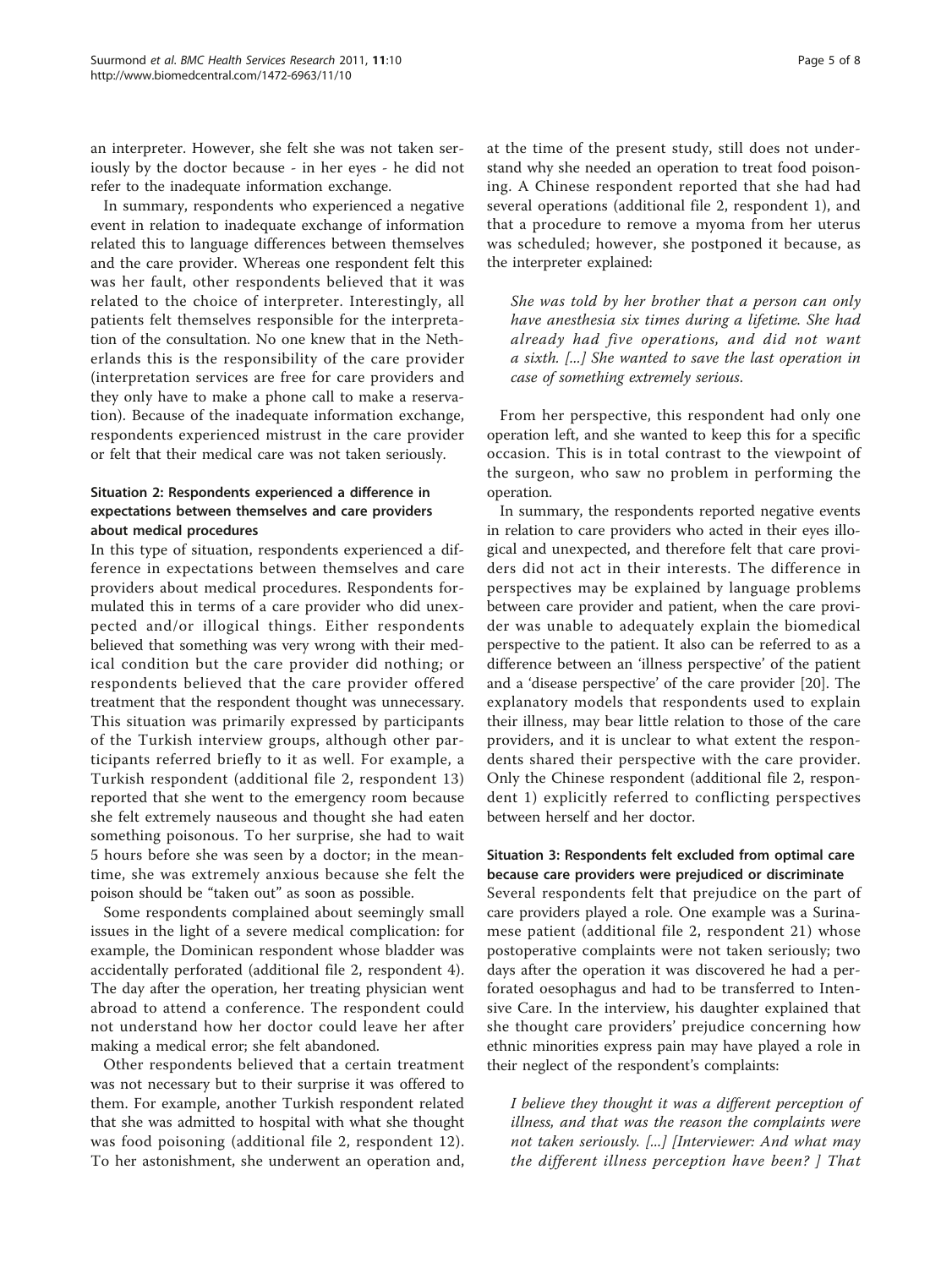patients with an ethnic minority background have an illness perception that is more dramatic, more severe, more profound... This presumption may have played a role.

This respondent was the only one who was fluent in Dutch, and his daughter was highly educated and able to reflect very clearly on the negative event. This was the only negative event in which it was certain there had not been a language problem between care provider and patient. In this case the daughter also explained that an official complaint was lodged with the complaints committee of the hospital. To their astonishment the hospital refused to admit that mistakes were made.

This respondent related the negative event to prejudicial behaviour of care providers and saw that as a reason why complaints were not taken seriously by care providers. Several other respondents felt that the negative event was related to neglect. They felt that they, in contrast to Dutch patients, had to wait longer in the waiting room or for a certain treatment. For example, the Chinese respondent (additional file [2,](#page-6-0) respondent 2) whose operation was cancelled was told to wait for an examination by a cardiologist. Despite waiting for several hours, she was given no food or liquids, even though she was hungry and thirsty after having fasted since the previous night. She felt neglected, and believed she did not receive the same quality of care as Dutch patients. She attributed this to the low quality of the communication:

Interviewer: Did you feel discriminated against? Patient through interpreter: A little bit. Interviewer: Do you think it would happen less with Dutch patients? Interpreter: Yes, it would happen less with Dutch patients because of the communication.

This respondent felt that if she would have spoken Dutch well she could have expressed her needs better, for example she could have asked herself for something to eat or drink. These respondents may have perceived inadequacies in services as based on discrimination, when the problem may have been a generally poor service as well as communication failure to explain these services.

## **Discussion**

Immigrant patients reported negative events in three types of situations: 1) inadequate exchange of information between care provider and patient; 2) unexpected differences between the care provider's and the patient's perspectives with regard to disease and management; and 3) experienced prejudicial behavior on the part of care providers. Experiencing strange or unexpected events may also lead to low trust (as explicitly expressed by some respondents). Low trust has been shown in the literature to be associated with lower satisfaction with care, lower adherence to treatment recommendations, worse self-reported health, reduced willingness to seek care, and lower-quality relationship with care providers [[21-24\]](#page-7-0).

Exploring negative events from the immigrant patient perspective offers important new information to help improve health care. Many of the incidents detected by the patients in our study can be classified as quality problems, as also Weingart et al. reported in their interview study on patients' ability to recognize medical errors [[25](#page-7-0)]. Many of the reported negative events in our study are therefore similar to those reported by nonimmigrant patients, and are related to interpersonal problems, such as lack of respect or insufficient information [[4](#page-7-0)]. However, our study also visibly illustrated supplementary problems experienced by immigrant patients i.e. immigrant-specific problems, such as the impact of care providers who did not use professional interpreters. In line with other studies, patients were very clear that they preferred a professional interpreter. Macfarlane et al. also showed a preference of patients for professional interpreters [[26](#page-7-0)]. Hoopman et al. reported that half of the Turkish and Moroccan family interpreters translated information provided by the doctor in a way they thought was less confronting for the patient [[27](#page-7-0)]. A review by Karliner et al. showed that the use of professional interpreters improved the clinical care for patients with limited English proficiency [[28\]](#page-7-0).

#### Strengths and limitations of the study

Recruitment of immigrant groups can be challenging as they can be 'hard to reach' for study purposes. An important strength of the present study is that even though talking about negative events turned out to be a difficult and sensitive topic, immigrant respondents were willing to share painful, intimate, and personal experiences with us. Respondents obviously felt safe to share their experiences with us, and this has resulted in a rich set of data.

A potential limitation of our study may be that we reported the experiences of the respondents, but do not know what took place from the viewpoint of the care providers. Patients are often less likely to notice deficiencies in technical quality of health care and in the appropriateness of medical decisions [\[4](#page-7-0)]. For example, the respondent (additional file [2,](#page-6-0) respondent 12) who believed she unnecessarily underwent surgery to treat her assumed food poisoning may not have understood (due to communication problems, or limited knowledge of human anatomy) that she had been diagnosed with,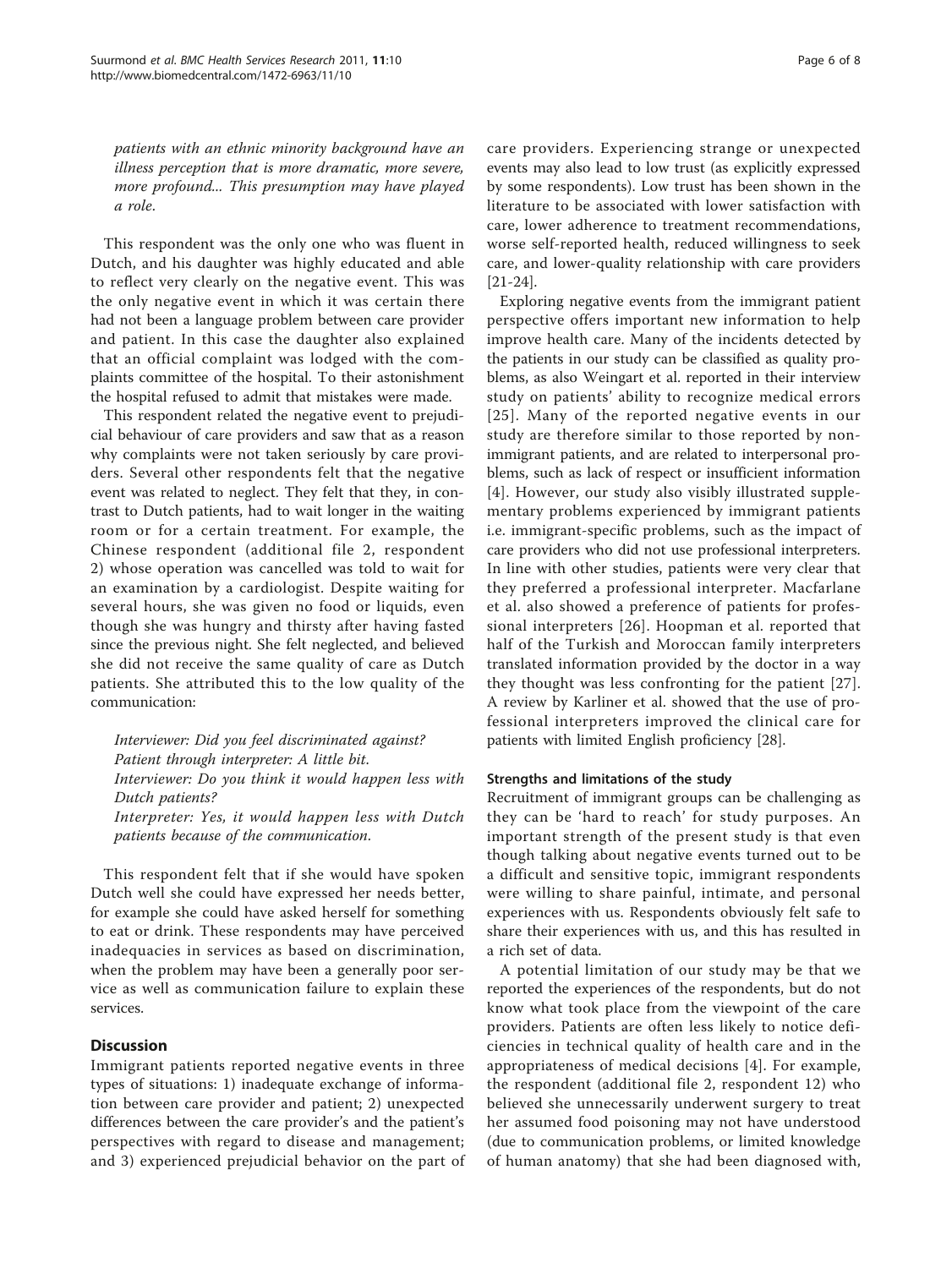<span id="page-6-0"></span>for instance, appendicitis. Thus the experiences of patients may not have reflected what in the eyes of doctors happened, and because we did not interview the treating doctor nor had insight in the medical record, we are not sure whether doctors also believed there was a negative event. In future research, we recommend to interview patients and care providers about the same perceived incident or to include the medical record of the patient in the study, in order to be able to compare different perspectives [[1](#page-7-0)]. Another potential limitation may have been in the selection of the respondents. We adopted a convenience sample, including everyone who was willing to participate. Furthermore, we made use of natural groups and had little control over size and composition of the group. This way of recruitment may have resulted in bias, as some members of the group interviews may have experienced the pressure to conform or may have been stifled rather than stimulated by the group.

We, however, believe that this study could not have been executed if we had not chosen a convenience sample and used the natural groups. It is mainly because we were flexible with our methods that we were able to provide a safe environment for respondents to discuss painful experiences, which resulted in extensive data.

#### Implications

Specific training for individual care providers might focus on exploring patients' expectations, difficulties, needs and worries, as well as being sensitive to the ways in which patients from other cultures and health care systems may experience a new health care system. Care providers could put more effort into learning patients' beliefs about their illness and its management, because patients may not always spontaneously share this information. They should be aware of the effects when patient beliefs are not well explored, resulting in patients who do not feel taken seriously, who feel low trust in care providers or believe they received low quality care. Furthermore, to increase the adequate exchange of information care providers need to be trained to work with professional interpreters, and instructed in other culturally competent behaviors [[28](#page-7-0)-[30\]](#page-7-0). That this is still important shows a study by Diamond et al. that revealed that medical residents found it easier to "get by" without a professional interpreter even though they were aware of negative implications for the quality of care [[31](#page-7-0)]. In addition, training future doctors need to diminish the effects of racism or unconscious bias related to clinical decisionmaking [[32](#page-7-0)]. Moreover, patients could be better informed about what they can expect from care and treatment: for example, hospitals should have signage and informative

literature in the patient's own language [[33\]](#page-7-0). Providing empowerment training to patients may also help patients to identify and organize questions about diagnosis and treatment, thereby improving their skills and confidence in communicating with care providers [\[22](#page-7-0)].

## Conclusions

The present results suggest immigrant patients experience negative events in three types of situations: namely, perceived inadequate exchange of information, experienced difference in expectations between respondents and care providers about medical procedures; and feelings of prejudicial behavior on the part of the care providers. Specific training for individual care providers might enable them to communicate in ways to adequately exchange information and find out specific patient needs as well as perspectives on illness and treatment.

## Additional material

[Additional file 1: T](http://www.biomedcentral.com/content/supplementary/1472-6963-11-10-S1.DOC)able S1 Characteristics of respondents negative health care experiences of immigrant patients Suurmond January 2011 A table with characteristics of respondents (country of birth, age, sex) and the interviews with them (interview method, language of the interview)

[Additional file 2: B](http://www.biomedcentral.com/content/supplementary/1472-6963-11-10-S2.DOC)ox 1 Interview guide negative health care experiences of immigrant patients Suurmond January 2011 A box with the interview guide (6 interview questions)

[Additional file 3: T](http://www.biomedcentral.com/content/supplementary/1472-6963-11-10-S3.DOC)able S2 Description of negative event Negative health care experiences of immigrants Suurmond January 2011 A table with 22 descriptions of negative events as experienced by immigrant patients

#### Acknowledgements

This study was supported by the Netherlands Health Care Inspectorate, Utrecht, the Netherlands. The views expressed in this paper are those of the authors and not of the Netherlands Health Care Inspectorate. All authors declare that they have no competing interests. The authors kindly thank all the respondents who participated in the present study.

#### Author details

<sup>1</sup> Academic Medical Centre/University of Amsterdam, Department of Social Medicine. Amsterdam, The Netherlands. <sup>2</sup>The National Institute for Public Health and the Environment (RIVM), Bilthoven, The Netherlands. <sup>3</sup>EMGC Institute - Vumc, Department of public & occupational health, Amsterdam, The Netherlands.

#### Authors' contributions

JS conducted the interviews, analyzed and interpreted the data, and wrote the article. EU, MB, KS, and ME contributed to the analysis, the interpretation of the data, and the preparation of the article. MB and ME originated and designed the study. ME supervised the study, assisted with the article, and was the guarantor. All authors read and approved the final manuscript.

#### Competing interests

The authors declare that they have no competing interests.

Received: 19 February 2010 Accepted: 14 January 2011 Published: 14 January 2011